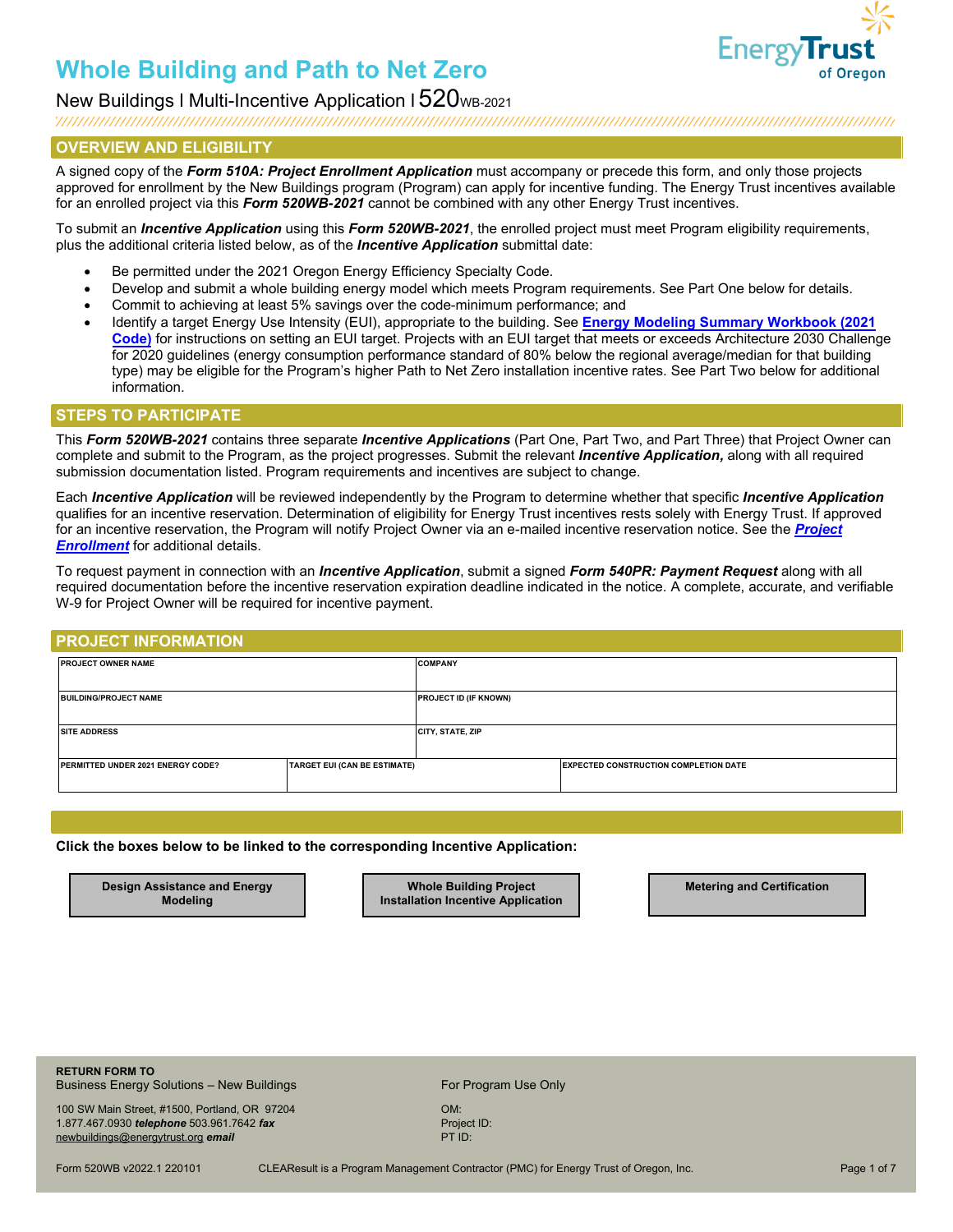New Buildings I Multi-Incentive Application I  $520$ <sub>WB-2021</sub>



### *Part One: Design Assistance and Energy Modeling Incentive Application*

### **PART ONE: DESIGN ASSISTANCE AND ENERGY MODELING INCENTIVES**

To apply for any *Form 520WB-2021* Part One: Design Assistance and Energy Modeling incentives, Project Owner must confirm that the enrolled project meets the eligibility requirements listed in the Overview and Eligibility section and that Project Information section is accurate. If any updates are needed, contact a Program representative before submitting this form to confirm eligibility.

### **REQUIREMENTS AND INCENTIVE CALCULATION**

### **Early Design Assistance**

- **1. Description**: This incentive supports project teams that hold a qualifying collaborative project team meeting, sometimes referred to as a design charette, to discuss energy use target and other energy-related topics with the entire project team (project must be in schematic design or earlier)
- **2. Submittal Requirements**: Complete this *Incentive Application* and submit it with:
	- Project team meeting agenda
	- List of invited attendees (include each person's role and contact information). To qualify, the project team meeting must be consistent with the following:

#### **Attendees at Early Design Meeting**

| Owner, Architect, Mechanical Engineer, Energy Modeler, Meeting Facilitator,<br>Lighting Designer, Energy Trust Program Representative | Required                        |
|---------------------------------------------------------------------------------------------------------------------------------------|---------------------------------|
| General Contractor, Building Operator                                                                                                 | <b>Recommended</b>              |
| Solar Trade Ally, Commissioning Authority (CxA)                                                                                       | ∣Additional Incentive Available |

**Discussion Topics:** See *[Early Design Assistance Template](https://www.energytrust.org/wp-content/uploads/2017/08/nbe_tp_eda_rpt_template.docx)* for detailed, and customizable, agenda

**3. Incentive Calculation**: The standard incentive amount available for a qualifying project team meeting is shown in the table below.

| <b>Standard Incentive Amount</b> | <b>Additional Incentive Amount</b><br>(if CxA attendee) | <b>Additional Incentive Amount</b><br>(if Solar Trade Ally attendee) |
|----------------------------------|---------------------------------------------------------|----------------------------------------------------------------------|
| 55.000                           | \$500                                                   | \$500                                                                |

If the project site is served by only one participating utility (electric or natural gas), the incentive available will be 50% of the amounts shown in the table above, unless the site's energy is provided solely by PGE or Pacific Power (i.e. site has no natural gas or other fuel source). The Solar Trade Ally incentive is only available to projects sites served by PGE or Pacific Power.

### **4.** *Form 540PR* **Documentation:**

- Project team meeting minutes or report, including attendees, demonstrating that it met the above requirements**.** Must include a written summary (by Project Owner/Owner's Representative) addressing:
	- o Project's energy performance goals (Target EUI)
	- $\circ$  List of applicable strategies that will be evaluated in the next phase of design  $\circ$  How the team plans to address constraints related to energy performance
	- How the team plans to address constraints related to energy performance

**RETURN FORM TO** Business Energy Solutions – New Buildings For Program Use Only

100 SW Main Street, #1500, Portland, OR 97204 OM: 1.877.467.0930 *telephone* 503.961.7642 *fax* Project ID: Project ID: Project ID: Project ID: Project ID: PTID: Project ID: PTID: PTID: PTID: PTID: PTID: PTID: PTID: PTID: PTID: PTID: PTID: PTID: PTID: PTID: PTID: PTID: PT [newbuildings@energytrust.org](mailto:newbuildings@energytrust.org) email

Form 520WB v2022.1 220101 CLEAResult is a Program Management Contractor (PMC) for Energy Trust of Oregon, Inc. Page 2 of 7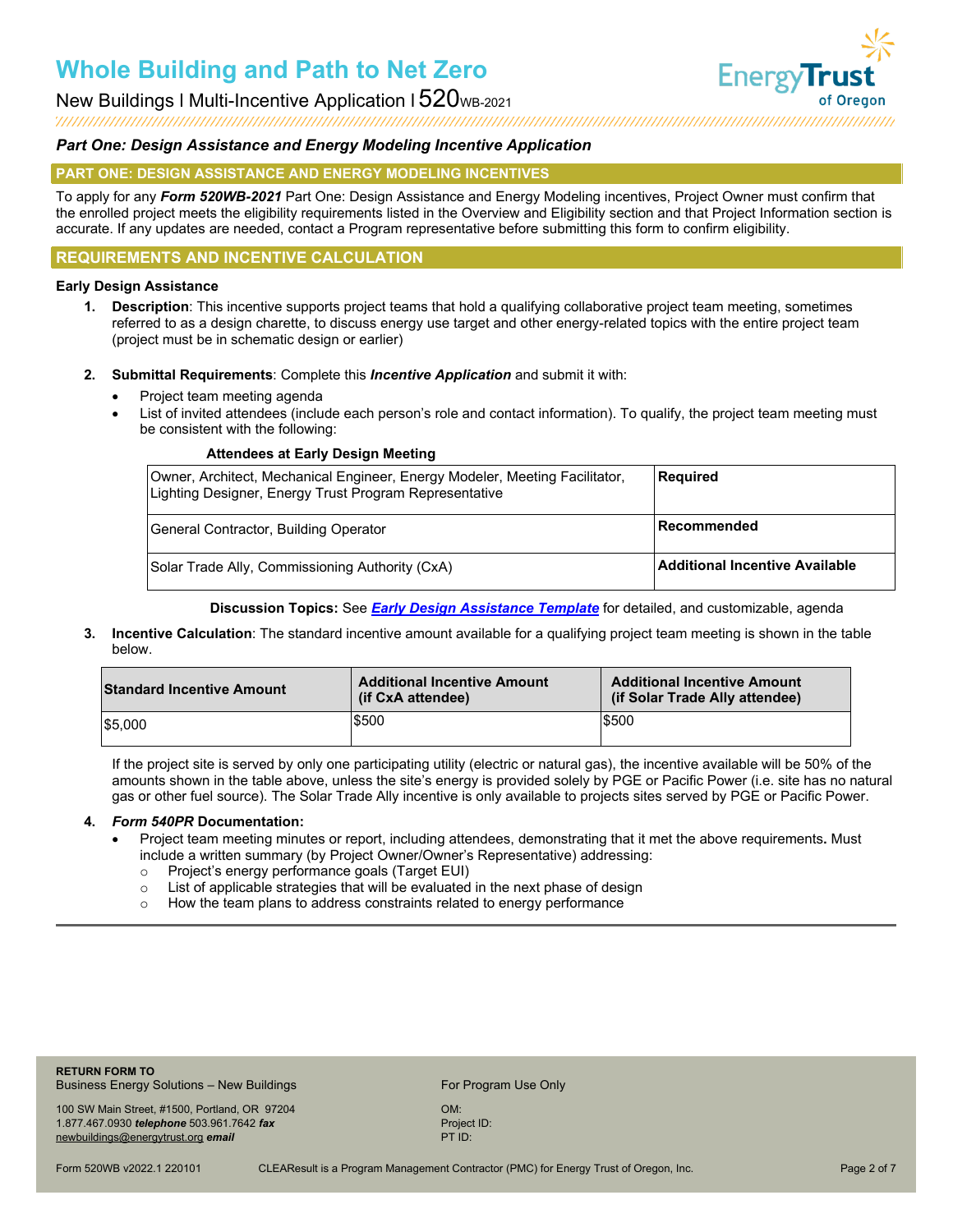



### *Part One: Design Assistance and Energy Modeling Incentive Application*

### **Technical Assistance and Energy Modeling**

- **1. Description**: This incentive supports qualifying technical studies that examine unique or aggressive energy saving opportunities for the project, such as: shoebox modeling, computational fluid dynamics (CFD)/bulk airflow analysis, daylighting studies, commissioning design review, or similar studies as may be approved by the Program. In addition, incentive assistance is available to develop a qualifying whole building energy model. Submittal of a whole building energy model, meeting Program requirements, for the project is a *Form 520WB* application requirement*.*
- **2. Submittal Requirements**: If not previously submitted for early design assistance (above), complete this *Incentive Application* and submit it to the Program, along with the following documentation for each proposed study or energy modeling assistance. If multiple studies are proposed, the required documentation listed below must be submitted each time and each request will be independently reviewed for incentive eligibility and reservation purposes. Please note that if the project site is served by only one participating utility (electric or natural gas), the proposed study must be relevant to that energy source. For *each* proposed study, submit the information outlined in the box below.
	- For whole-building energy modeling, complete and submit the *[Energy Modeling Summary Workbook](https://www.energytrust.org/wp-content/uploads/2021/12/Energy-Modeling-Summary-Workbook-2021-Code.xlsx) (2021 Code)*, with the Project Description tab completed, to provide the information below.
	- [For all other technical studies, applicants are encouraged to use the](https://www.energytrust.org/wp-content/uploads/2021/12/Energy-Modeling-Summary-Workbook-2021-Code.xlsx) *Energy Modeling Summary Workbook (2021 Code)* to provide the information below.

#### Project Description

- o Briefly describe the type, use and square footage of the facility.
- $\circ$  Identify whether the project is new construction or a major renovation. In the case of a major renovation clearly identify those building components and systems that are part of the renovation, and the extent to which they will be renovated and/or replaced.

Description of Analysis:

- $\circ$  Name and contact information for the firm that will perform the analysis, a description of the analysis work that will be performed, the analytical approach that will be used (i.e. spreadsheet calculations, manufacturer calculation tools, simulation model), and how the results will inform the final energy savings calculations.
- o Estimate of the labor hours required for the needed task areas (i.e. baseline model development, proposed model development, spreadsheet calculations, analysis report procurement, etc.)
- $\circ$  Total not-to-exceed cost estimate to perform the technical assistance plan identified herein

Duration and milestones: Estimated start and end dates for the study as well as all deliverable and milestone dates

- When available, submit 50% Construction Documents (CD) for review that design progression is in alignment with target EUI.
- **3. Incentive Calculation**: For the purpose of this incentive calculation, an "electric-only site" is a site where all the site's energy is provided solely by PGE or Pacific Power (i.e., site has no natural gas or other fuel source). This incentive will be calculated as follows:
	- If the project site has both electric and natural gas (on a qualifying rate schedule) utility service eligible to receive Energy Trust incentives **or** is an electric-only site (see description above), then the incentive will be calculated per study as 60% of actual eligible study costs, as approved by the Program, up to a maximum total incentive for all studies combined of \$40,000.
	- For all other sites, the proposed study must be relevant to the building systems served by the applicable participating utility (electric or natural gas) and the incentive will be calculated per study as 60% of actual eligible study costs, as approved by the Program, up to a maximum total incentive for all studies combined of \$20,000.

### **4** *Form 540PR* **Documentation:**

- Technical assistance study analysis report. Reports can be in any format
- Whole building energy model (for energy modeling payment) or other analysis files (for all other technical study payments), including all supporting documentation
- Technical assistance study or energy modeling payment documentation (itemized invoice)

Business Energy Solutions – New Buildings For Program Use Only

100 SW Main Street, #1500, Portland, OR 97204 OM: 1.877.467.0930 *telephone* 503.961.7642 *fax* Project ID: Project ID: Project ID: Project ID: Project ID: PTID: [newbuildings@energytrust.org](mailto:newbuildings@energytrust.org) email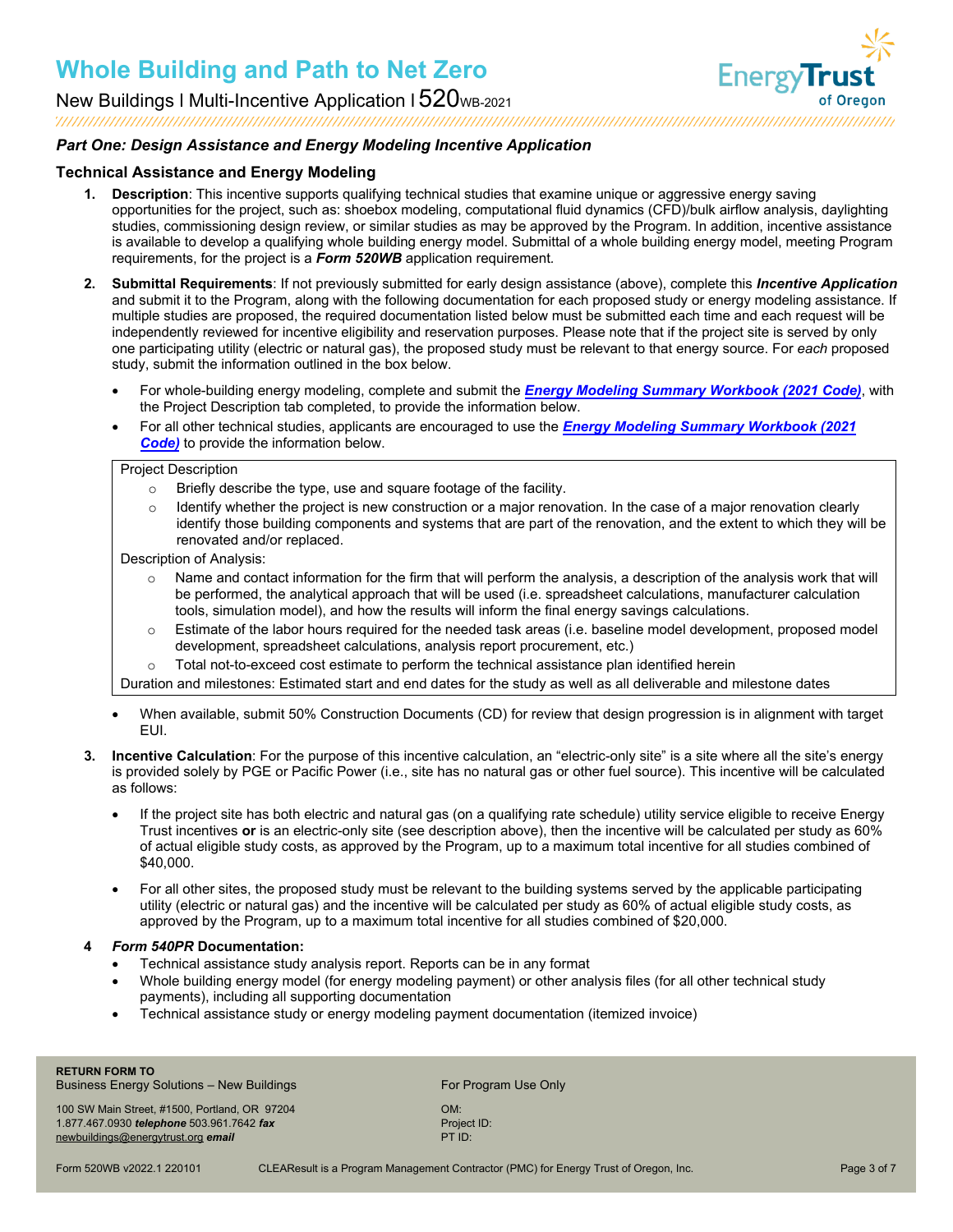

New Buildings I Multi-Incentive Application I 520 ws-2021<br>New Duildings I Multi-Incentive Application I 520 ws-2021<br>New Duildings I Multi-Incentive Application I 520 ws-2021

### *Part One: Design Assistance and Energy Modeling Incentive Application*

#### **SUBMITTAL**

By typing or printing my name below, I represent to Energy Trust that (i) I have completed this application completely, truthfully and accurately to the best of my knowledge, (ii) I have read, understand and agree that the terms and conditions contained in this **Incentive Application** are in addition to, and governed by, Project Owner's **Project Enrollment Application** agreement with Energy Trust for the identified project; (iii) I am authorized to enter into this agreement on behalf of the named Project Owner; and (iv) all of the information in the submitted **Project Enrollment Application** agreement and in this *Form 520WB-2021* remains true and correct as of the date of this submittal, including without limitation the project's permitting under the 2021 Oregon Energy Efficiency Specialty Code.

**All Projects:** In addition, by submitting this application, I further acknowledge and confirm Project Owner's commitment to exceeding applicable Oregon Energy Code requirements for the enrolled project through energy efficient design and equipment.

**Path to Net Zero Projects:** In addition, by submitting this application, I acknowledge and confirm Project Owner's commitment to achieving the Architecture 2030 Challenge targets adopted by the American Institute of Architects (AIA) through energy efficiency and/or renewable energy resources.

**Submitted By:** Must be an authorized representative of Project Owner.

| Signature               | <b>Title</b> |       | <b>Date</b> |
|-------------------------|--------------|-------|-------------|
| <b>Firm Name</b>        | <b>Phone</b> | Email |             |
| --- ------ ------------ |              |       |             |

### **FOR MORE INFORMATION**

Please visi[t energytrust.org/business](http://www.energytrust.org/business) or call 1.877.467.0930

**RETURN FORM TO** Business Energy Solutions – New Buildings For Program Use Only

100 SW Main Street, #1500, Portland, OR 97204 OM: 1.877.467.0930 *telephone* 503.961.7642 *fax* Project ID:<br>
newbuildings@energytrust.org *email* PT ID: [newbuildings@energytrust.org](mailto:newbuildings@energytrust.org) email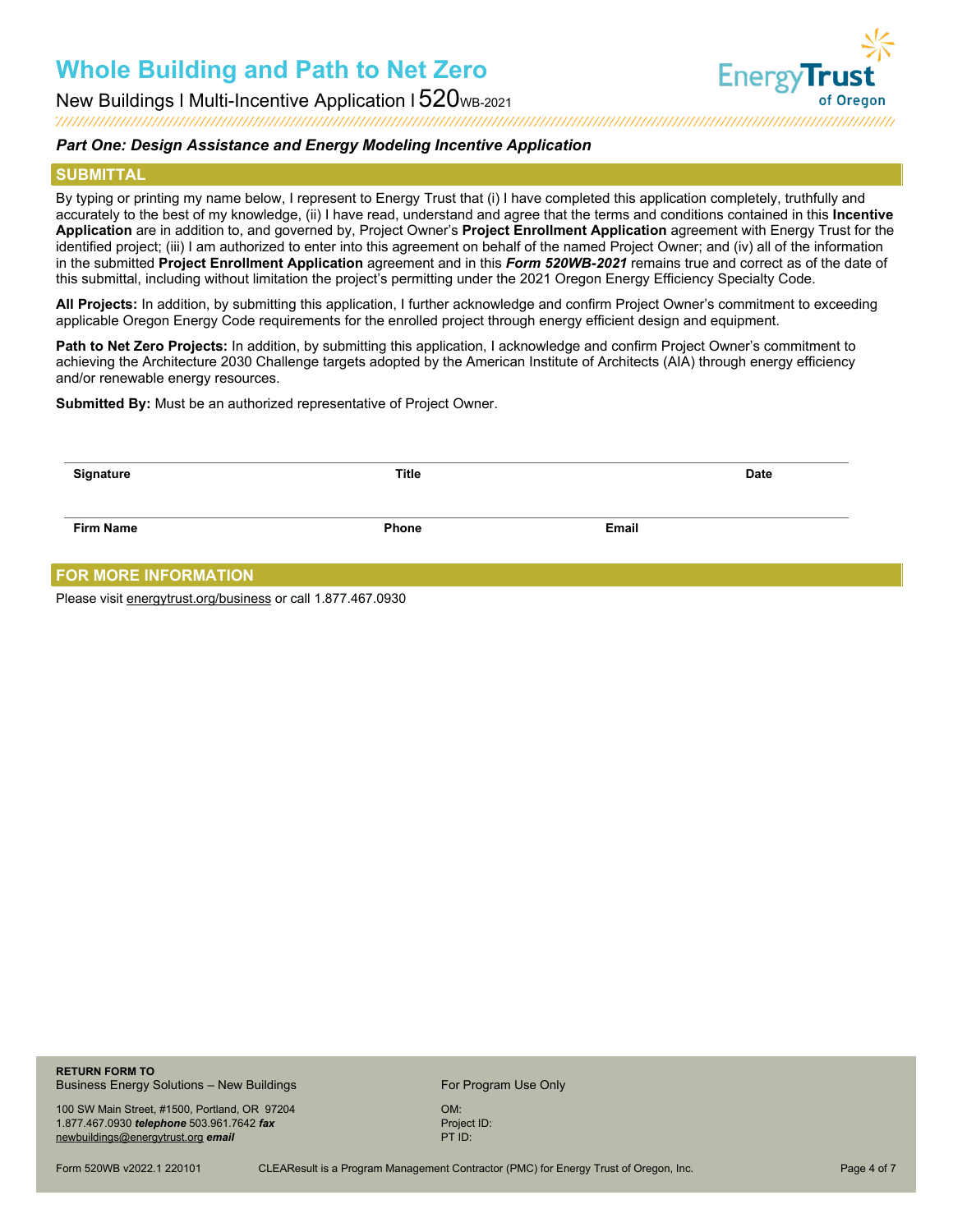

New Buildings I Multi-Incentive Application I  $520$ <sub>WB-2021</sub>

### 

### *Part Two: Whole Building Installation Incentive Application*

### **PART TWO: WHOLE BUILDING PROJECT INSTALLATION INCENTIVES**

To apply for any *Form 520WB-2021* Part Two: Whole Building Project Installation incentives, Project Owner must confirm that the enrolled project meets the eligibility requirements listed in the Overview and Eligibility section and that Project Information section is accurate. If any updates are needed, contact a Program representative before submitting this form to confirm eligibility.

### **REQUIREMENTS AND INCENTIVE CALCULATION**

- **1. Description**: Modeled savings incentives are available for energy efficiency savings resulting from Project Owner's installation of qualifying energy efficient design features identified by the Program in submitted project modeling analysis documentation.
- **2. Submittal Requirements**: Complete this *Incentive Application* and submit it with the full Cx Report, with an Executive Summary, that includes:
	- Completed *Energy Modeling Summary Workbook (2021 Code)*
	- Whole building energy modeling files
	- Supporting equipment documentation relevant to the energy efficient design features, including product data sheets, mechanical drawings, equipment schedules, lighting fixture plans and schedules, floor plans, and architectural drawings. Refer to the *Energy Modeling Summary Workbook (2021 Code)* for further information regarding requirements.
- **3. Incentive Calculation**: An on- site Program verification visit is required. Installation incentives are based on the Program's estimated annual energy savings for the whole building project and are subject to Program per-project installation incentive caps. Incentive rates are calculated based on whether Path to Net Zero approved EUI is achieved:

| EUI Achieved?    | Electric Incentive Rate<br>(\$ per estimated kWh savings) | Natural Gas Incentive Rate<br>(\$ per estimated Therm savings) |
|------------------|-----------------------------------------------------------|----------------------------------------------------------------|
| Above-code       | \$0.25                                                    | \$0.80                                                         |
| Path to Net Zero | \$0.40                                                    | \$1.20                                                         |

**4.** *Form 540PR* **Documentation:** Payment documentation, such as vendor invoices showing make, model, and quantity purchased; or AIA Payment Documents for the project. Product data sheets (if not previously submitted).

### **SUBMITTAL**

By typing or printing my name below, I represent to Energy Trust that (i) I have completed this application completely, truthfully and accurately to the best of my knowledge, (ii) I have read, understand and agree that the terms and conditions contained in this *Incentive Application* are in addition to, and governed by, Project Owner's *Project Enrollment Application* agreement with Energy Trust for the identified project; (iii) I am authorized to enter into this agreement on behalf of the named Project Owner; and (iv) all of the information in the submitted *Project Enrollment Application* agreement and in this *Form 520WB-2021* remains true and correct as of the date of this submittal, including without limitation the project's permitting under the 2021 Oregon Energy Efficiency Ready Commercial Code.

**All Projects:** In addition, by submitting this application, I acknowledge and confirm Project Owner's commitment to exceeding applicable Oregon Energy Code requirements for the enrolled project through energy efficient design and equipment.

**Path to Net Zero Projects**: In addition, by submitting this application, I acknowledge and confirm the Project Owner's commitment to achieving the Architecture 2030 Challenge targets adopted by the American Institute of Architects (AIA) through energy efficiency and/or renewable energy resources.

**Submitted By:** (Must be an authorized representative of Project Owner)

| <b>Signature</b>                                                                            | <b>Title</b>       |                      | <b>Date</b> |
|---------------------------------------------------------------------------------------------|--------------------|----------------------|-------------|
| <b>Firm Name</b>                                                                            | <b>Phone</b>       | Email                |             |
| <b>FOR MORE INFORMATION</b><br>Please visit energytrust.org/business or call 1.877.467.0930 |                    |                      |             |
|                                                                                             |                    |                      |             |
| <b>RETURN FORM TO</b><br><b>Business Energy Solutions - New Buildings</b>                   |                    | For Program Use Only |             |
| 100 SW Main Street, #1500, Portland, OR 97204<br>1.877.467.0930 telephone 503.961.7642 fax  | OM:<br>Project ID: |                      |             |
| newbuildings@energytrust.org email                                                          | PT ID:             |                      |             |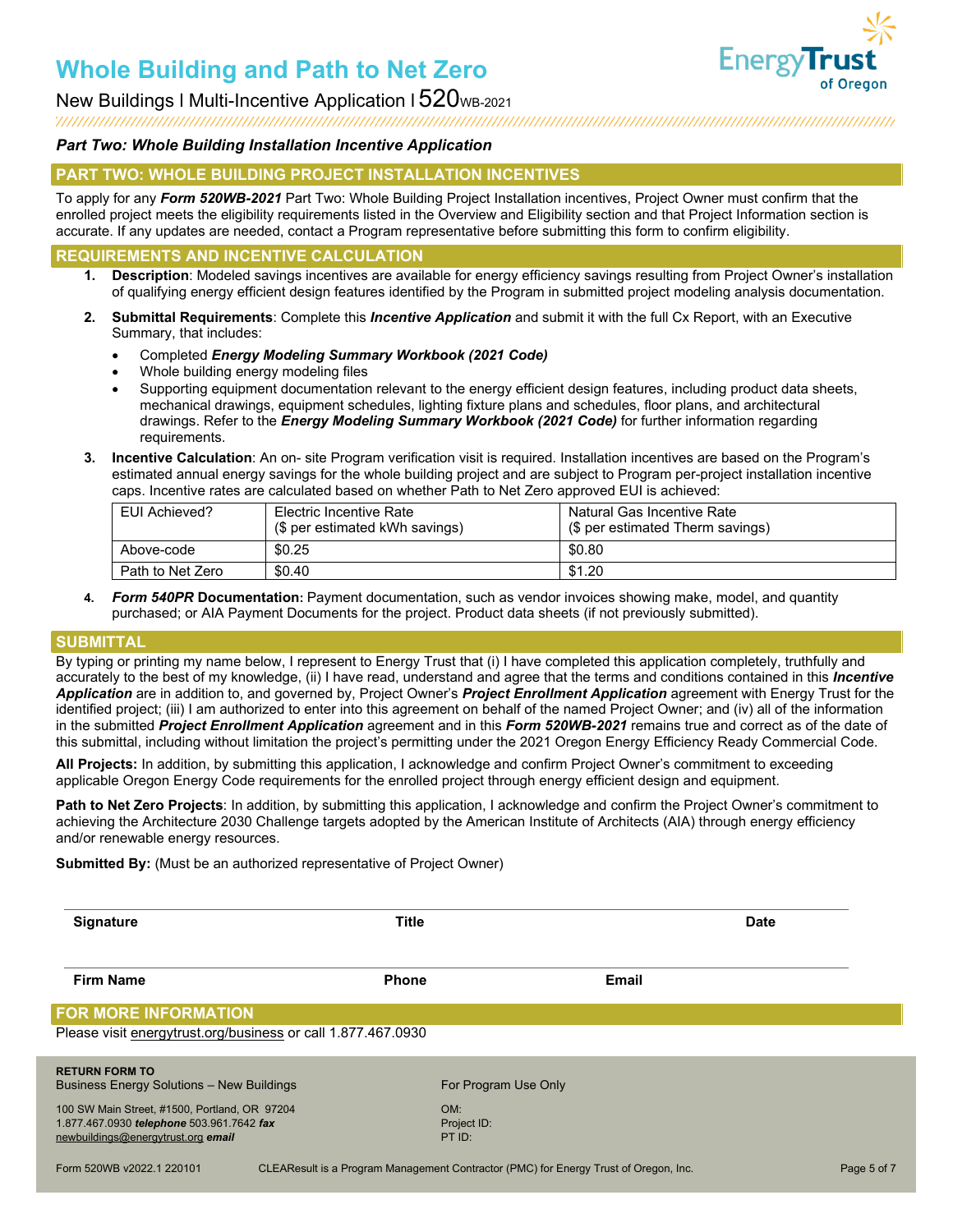

### New Buildings I Multi-Incentive Application I  $520$ <sub>WB-2021</sub>

### *Part Three: Metering and Certification Incentive Application*

### **PART THREE: METERING AND CERTIFICATION INCENTIVES**

To apply for any *Form 520WB-2021* Part Three: System Testing and Metering incentives, Project Owner must confirm that the enrolled project meets the eligibility requirements listed in the Overview and Eligibility section and that Project Information section is accurate. If any updates are needed, contact a Program representative before submitting this form to confirm eligibility. **To be eligible for incentives, this Part Three** *Incentive Application* **must be submitted no later than 60 days after the Program-documented construction completion date**

### **REQUIREMENTS AND INCENTIVE CALCULATION**

### **Energy Metering**

- **1. Description**: In high-performance buildings, it is critical that the building operation is monitored, as actual energy performance may differ significantly from what was predicted. Additionally, system-level submetering enables building owners and operators to assess the performance of individual systems in order to diagnose operational issues and find areas for improvement. To qualify for this incentive, at minimum, project teams must install metering equipment for the site that provides whole-building, 15-minute interval data for electricity, one-hour interval data for gas, and one-hour interval for any on-site renewable energy. Projects with installed sub-metering equipment will also qualify. Project teams are encouraged to sub-meter the following end uses: HVAC equipment, lighting systems, plug loads, process loads (e.g. data servers and food service equipment).
- **2. Submittal Requirements**: Complete this *Incentive Application* and submit it with:
	- A brief (1 page or less) summary outlining the metering activities to be implemented, consistent with the Description above
	- An estimate of the total cost and hours required for the metering activities identified in the summary
- **3. Incentive Calculation**: For the purpose of this incentive calculation, an "electric-only site" is a site where all the site's energy is provided solely by PGE or Pacific Power (i.e. site has no gas or other fuel source). This incentive will be calculated as follows:
	- If the project site has both electric and natural gas (on a qualifying rate schedule) utility service eligible to receive Energy Trust incentives **or** is an electric-only site (see description above), then the incentive will be calculated as 50% of the actual costs of the metering equipment and labor, as approved by the Program, up to a maximum of \$20,000.
	- For all other sites, the incentive will be calculated as 25% of the actual costs of metering equipment and labor, as approved by the Program, up to a maximum of \$20,000

### **4.** *Form 540PR* **Documentation**

- List of all metering equipment installed, including: systems metered, metered data type, data collection frequency, make, model, and quantity of metering equipment
- Product information detailing the capabilities of the metering equipment installed
- Payment documentation including vendor invoices showing the metering equipment costs and installation labor costs

### **Zero Energy Certification**

- **1. Description**: This incentive supports project teams that attain the International Living Future Institute's (ILFI's) Zero Energy Certification. In order to achieve the Zero Energy Certification, buildings must show 12 months of consecutive zero energy performance data. For more information on eligibility and steps on how to apply for the Zero Energy Certification, visit living-future.org/zero-energy/certification. To qualify for this incentive, the project team must complete all steps to apply for and achieve ILFI's Zero Energy Certification.
- **2. Submittal Requirements**: Submit this Incentive Application, along with:
	- A brief (1 page or less) summary outlining the Zero Energy Certification application process and timeline, consistent with the Description above
	- An estimate of the total cost and hours required for the application activities

**RETURN FORM TO** Business Energy Solutions – New Buildings For Program Use Only

100 SW Main Street, #1500, Portland, OR 97204 OM: 1.877.467.0930 *telephone* 503.961.7642 *fax* Project ID: Project ID: Project ID: Project ID: Project ID: PTID: [newbuildings@energytrust.org](mailto:newbuildings@energytrust.org) email